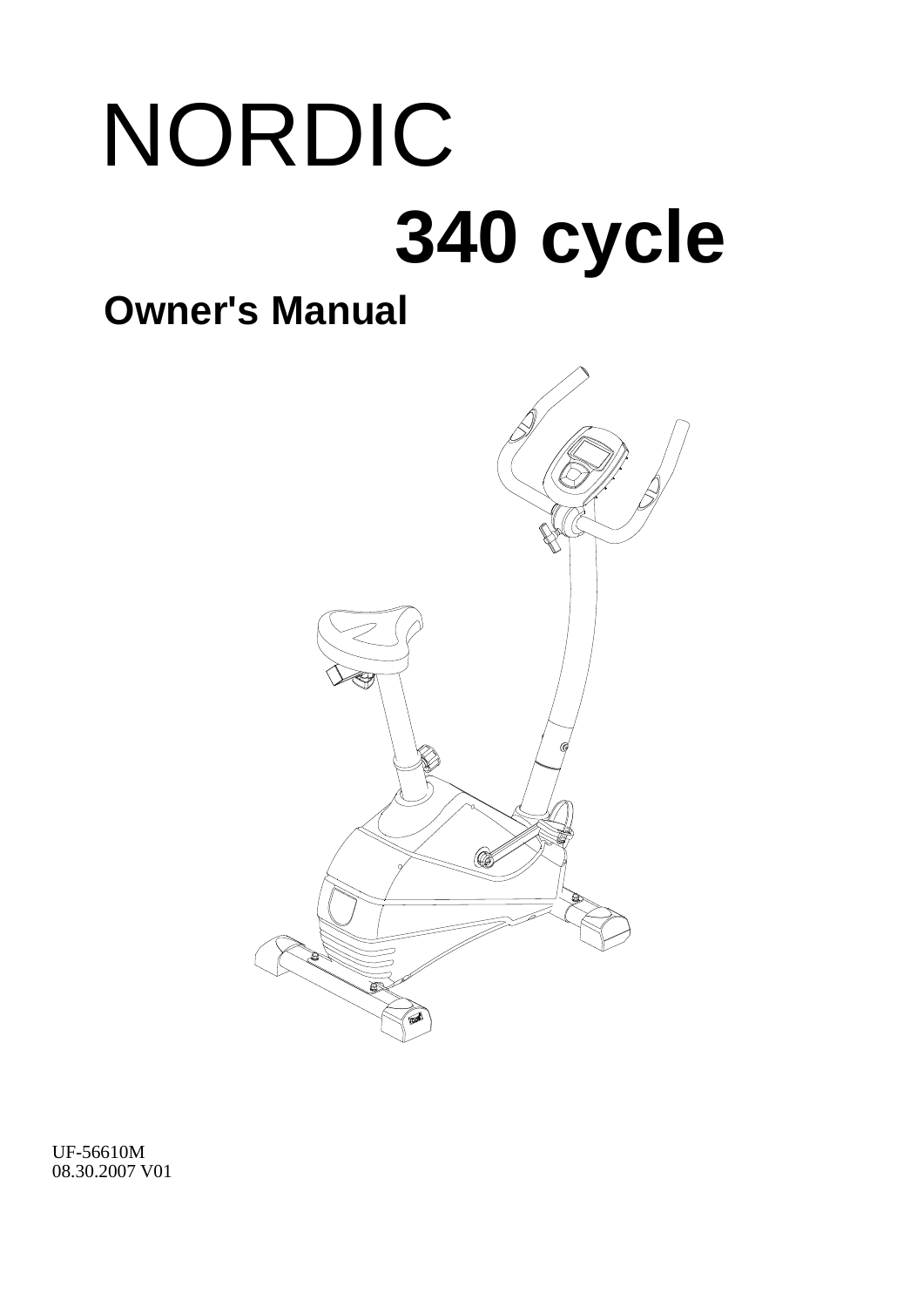## **Kundeservice**

Om det skulle oppstå feil ved ditt produkt, ber vi dem gjøre følgende:

- Gå gjennom monteringsanvisningen for å sjekke om produktet er riktig montert.
- Hvis computeren ikke fungerer, sjekk om batteriene er intakte.
- Ta kontakt med Nordic Fitness Servicesenter dersom problemet vedvarer.

For øvrige tekniske spørsmål vedrørende ditt produkt, ta kontakt med Nordic Fitness Servicesenter.

Nesten samtlige av de spørsmål eller problemer som måtte oppstå, kan løses ved å snakke med en av Nordic Fitness sine serviceansvarlige.

For tekniske og brukermessige spørsmål, kontakt:

Nordic Fitness AS Strandveien 33, 3050 Mjøndalen Postboks 21, 3051 Mjøndalen

| Servicesenter: | 32 27 27 27           |
|----------------|-----------------------|
| Hovedkontor:   | 32 27 27 00           |
| Telefaks:      | 32 27 27 01           |
| Epost:         | post@nordicfitness.no |

Åpningstider Nordic Fitness Servicesenter: Mandag – torsdag kl. 10.00 – 20.00

Fredag kl. 10.00 – 16.00

**Nordic Fitness &** 

TRENING - HELSE - LIVSSTIL

Denne manualen er ment som et hjelpemiddel til brukerne. Vi kan ikke garantere for feil i oversettelsen, eller tekniske endringer på produktet.

The owner's manual is only for the customer reference.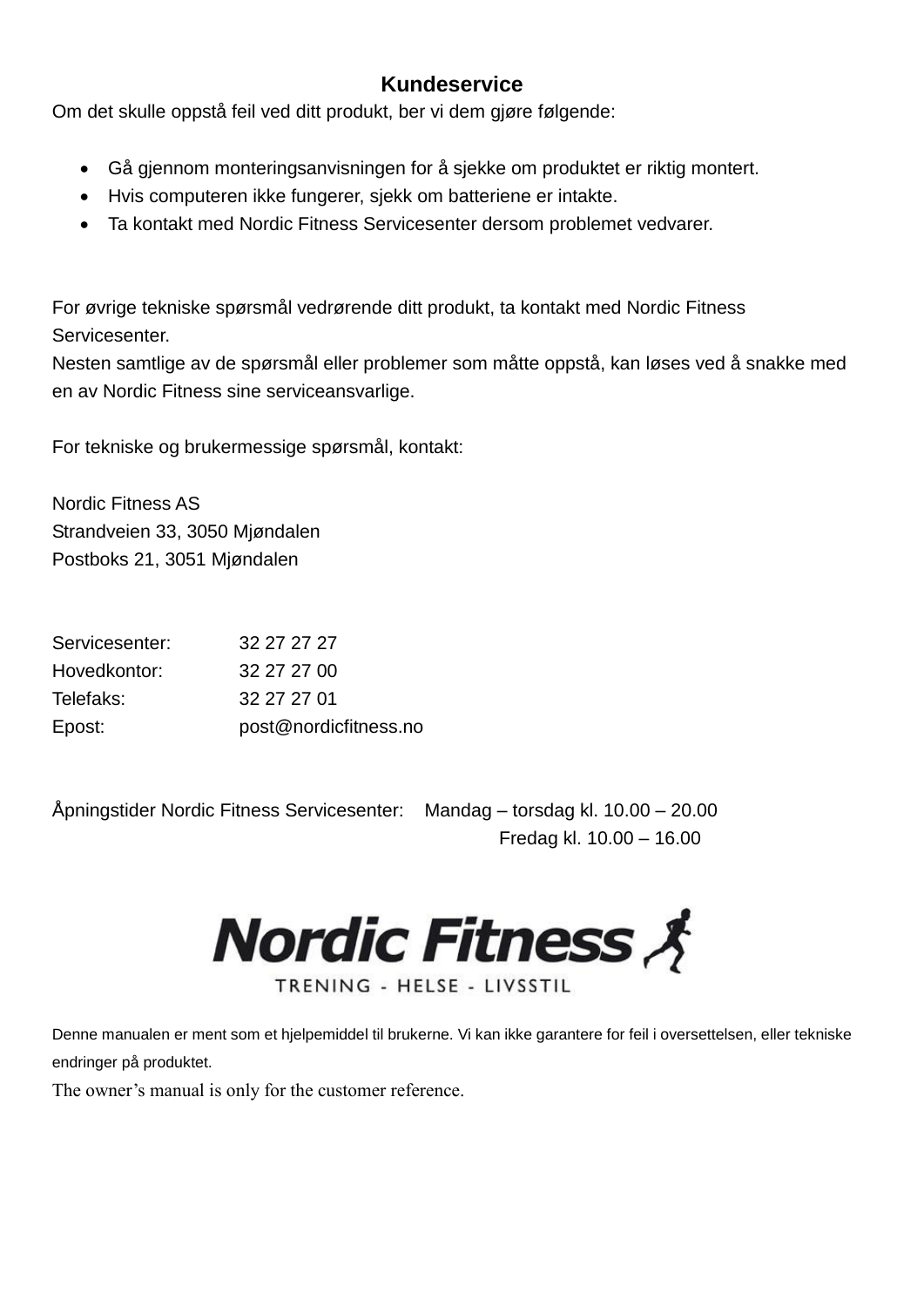## **Explode Diagram**

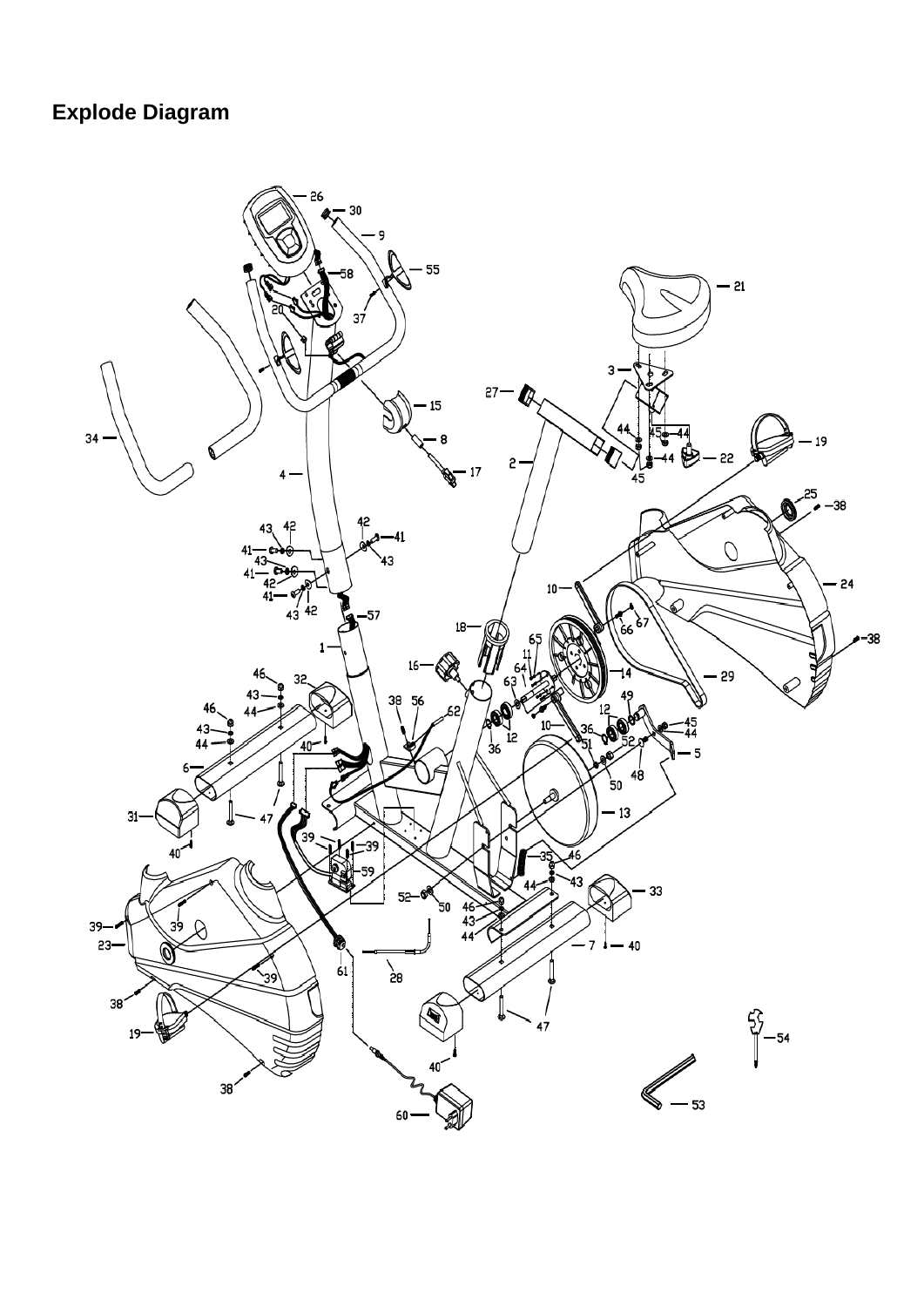| <b>Part List</b> |                     |                |     |                        |                |
|------------------|---------------------|----------------|-----|------------------------|----------------|
| NO.              | <b>DESCRIPTION</b>  | Q'TY           | NO. | <b>DESCRIPTION</b>     | Q'TY           |
| 1                | main frame          | 1              | 36  | c clip                 | $\overline{2}$ |
| $\overline{2}$   | seat post           | 1              | 37  | screw                  | $\overline{2}$ |
| 3                | <b>Seat Slider</b>  | 1              | 38  | screw                  | 5              |
| 4                | handlebar post      | 1              | 39  | screw                  | 7              |
| 5                | idle wheel          | 1              | 40  | screw                  | 4              |
| 6                | front stabilizer    | 1              | 41  | <b>Bolt</b>            | 4              |
| 7                | rear stabilizer     | 1              | 42  | curve washer           | 4              |
| 8                | bushing             | 1              | 43  | spring washer          | 8              |
| 9                | handlebar           | 1              | 44  | washer                 | 8              |
| 10               | crank               | 1              | 45  | Nylon lock nut         | 4              |
| 11               | <b>Hex Bolt</b>     | 4              | 46  | cap nut                | 4              |
| 12               | ball bearing        | 4              | 47  | carriage bolt          | 4              |
| 13               | flywheel            | 1              | 48  | carriage bolt          | 1              |
| 14               | pulley              | 1              | 49  | washer                 | 1              |
| 15               | cover for handlebar | 1              | 50  | washer                 | $\overline{2}$ |
| 16               | quick releaser      | 1              | 51  | spacer                 | 1              |
| 17               | knob                | 1              | 52  | hex nut                | $\overline{2}$ |
| 18               | sleeve              | 1              | 53  | allen key              | 1              |
| 19               | pedal               | 1              | 54  | wrench                 |                |
| 20               | pug                 | 1              | 55  | Hand pulse sensor      | 2              |
| 21               | saddle              | 1              | 56  | Wire clip              | 1              |
| 22               | knob                | 1              | 57  | Lower computer wire    |                |
| 23               | chain cover Left    | 1              | 58  | Upper computer wire    |                |
| 24               | chain cover Right   | 1              | 59  | Small motor            |                |
| 25               | cover               | $\overline{2}$ | 60  | Adaptor                |                |
| 26               | exercise meter      | 1              | 61  | Power wire with socket |                |
| 27               | endcap              | $\overline{2}$ | 62  | Sensor with wire       |                |
| 28               | tension cable       | 1              | 63  | Sleeve                 |                |
| 29               | belt                | 1              | 64  | <b>Crank Axile</b>     |                |
| 30               | End cap             | $\overline{2}$ | 65  | Nylon lock nut         | 4              |
| 31               | foot cap left       | 1              | 66  | <b>Hex Bolt</b>        | 2              |
| 32               | foot cap right      | 1              | 67  | Cap for Crank          | $\overline{2}$ |
| 33               | foot cap rear       | $\overline{2}$ |     |                        |                |
| 34               | grip foam           | $\overline{2}$ |     |                        |                |
| 35               | spring              | 1              |     |                        |                |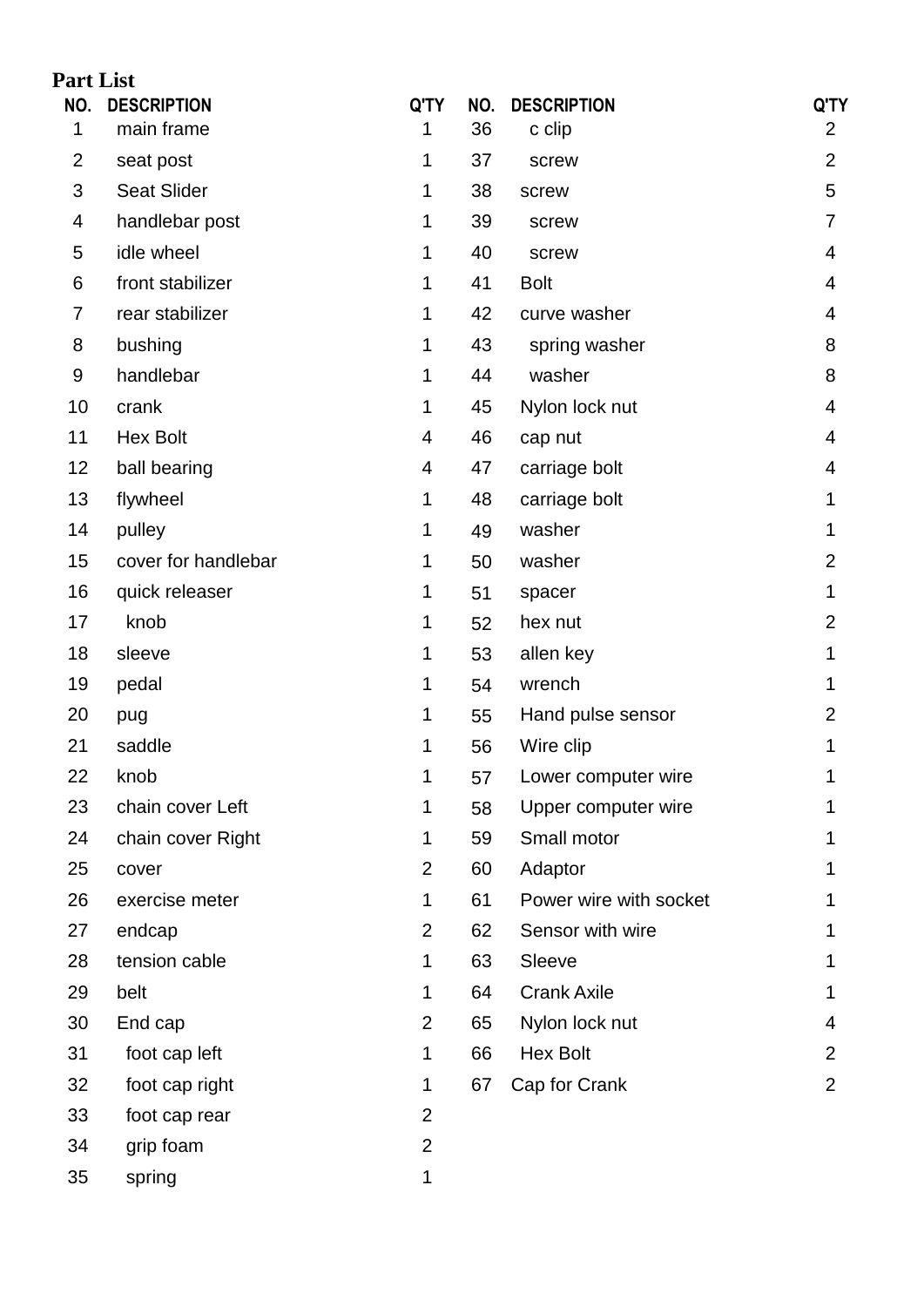## **Assembly Instructions**



1. Fasten Front Foot (6) to the Base Frame (1) using 2 x (47), 2 x (44), 2 x (43) and 2 x (46) as indicated.

2. Fasten Rear Foot (7) to the Base using 2 x (47), 2 x (44), 2  $x$  (43) and 2  $x$  (46) as indicated.



33

3. Connect Computer Upper Cable (58) to Computer Wire (57).

4. Insert the Handlebar Post (4) into the Base (1) and attach it with 4 x (42), 4 x (43) and 4 x (41).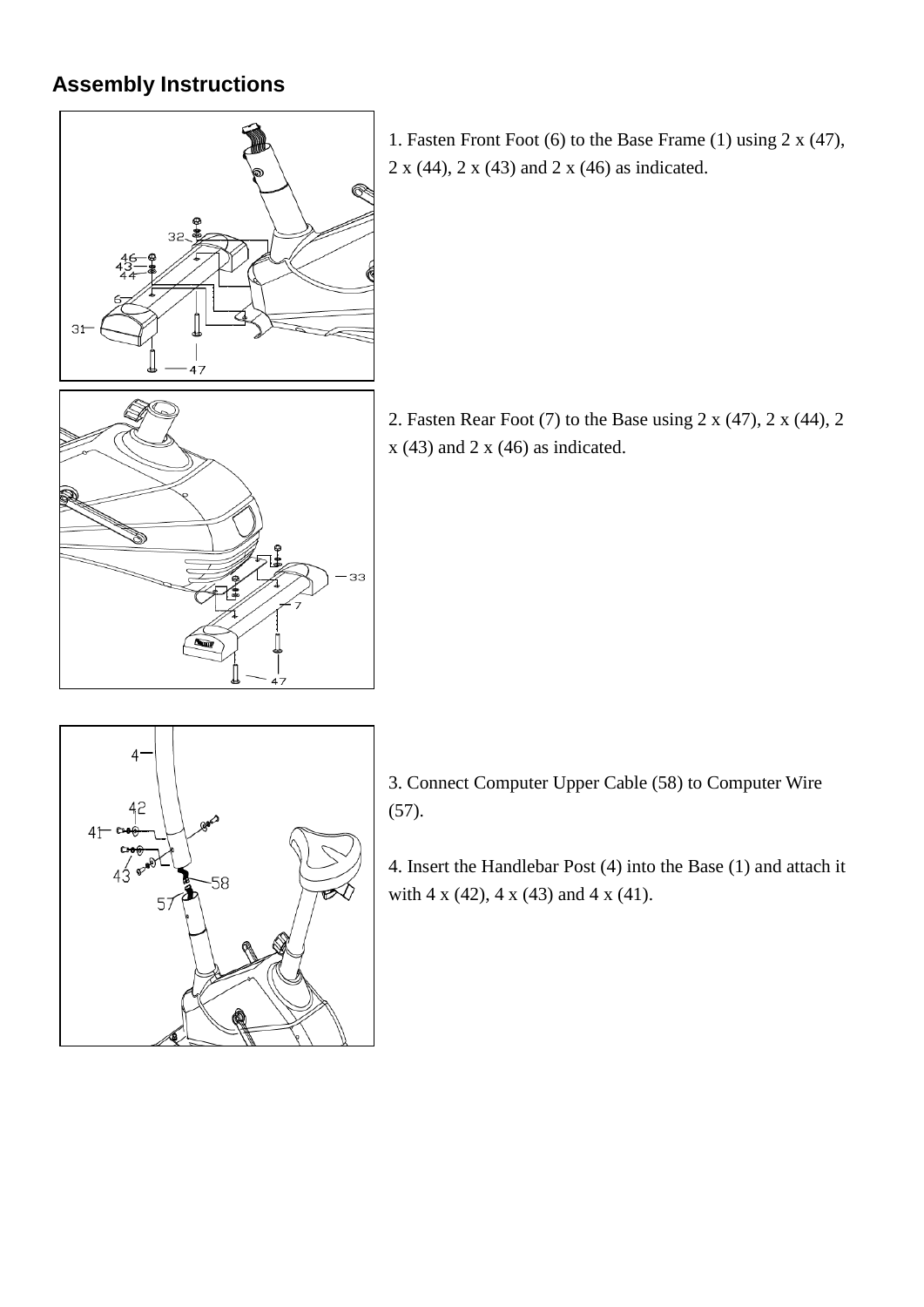

5. Insert the Saddle Post (2) into the Base (1). Align one of the holes in the Saddle Post with the hole in the Base and insert the Seat Knob (16) through the hole in the base into the hole in the Saddle Post. Tighten the Seat Knob into the Base.



6. Attach the seat (21) to the seat slide post (3) and tighten the seat firmly with 3 washers (44) and 3 Nylon lock nuts (45).

And then you can move the seat post (3) to the position you need and lock with knob (22).



7. Attach the Handlebar (9) to the Handlebar Post (4) using Knob (17) through Cover (15), and Bushing (8).

Insert the plug of hand pulse wire (55) to the connector of the monitor  $(26)$ .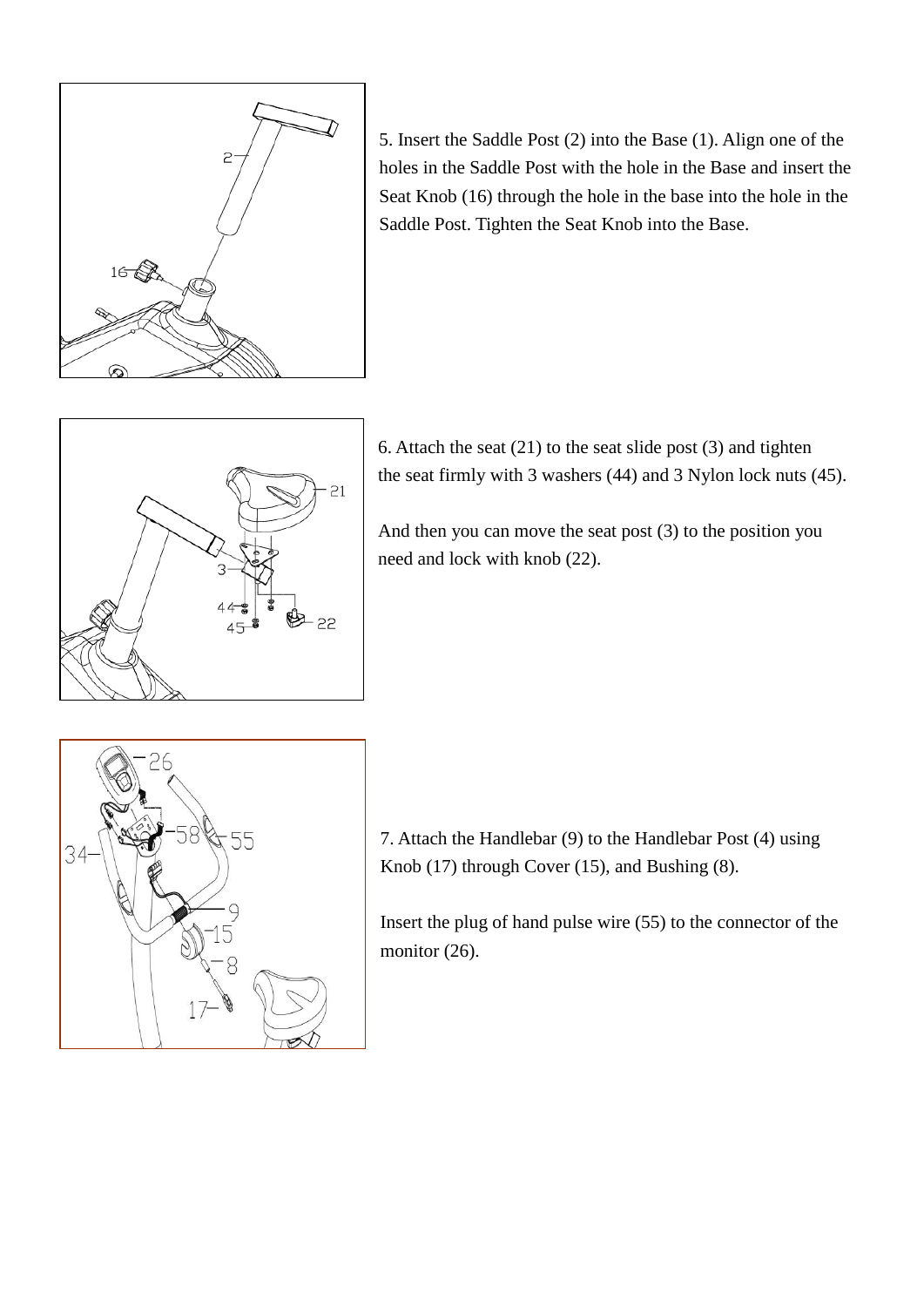

8. Attach the Computer Upper Cable (58) to the Computer (26). Attach the Computer (26) to the Handlebar Post by sliding and lock.

**(Attention: Ensure that the cable loom are not crunched or pinched during installation.)**

9. Insert the Right Pedal (19R) into the right arm of the Crank Assembly (10) and finger tighten in a clockwise direction until the thread is fully inserted in the crank. Insert the Left Pedal (19L) into the Left arm of the Crank Assembly (10) and finger tighten in a counter-clockwise until the thread is fully inserted in the crank.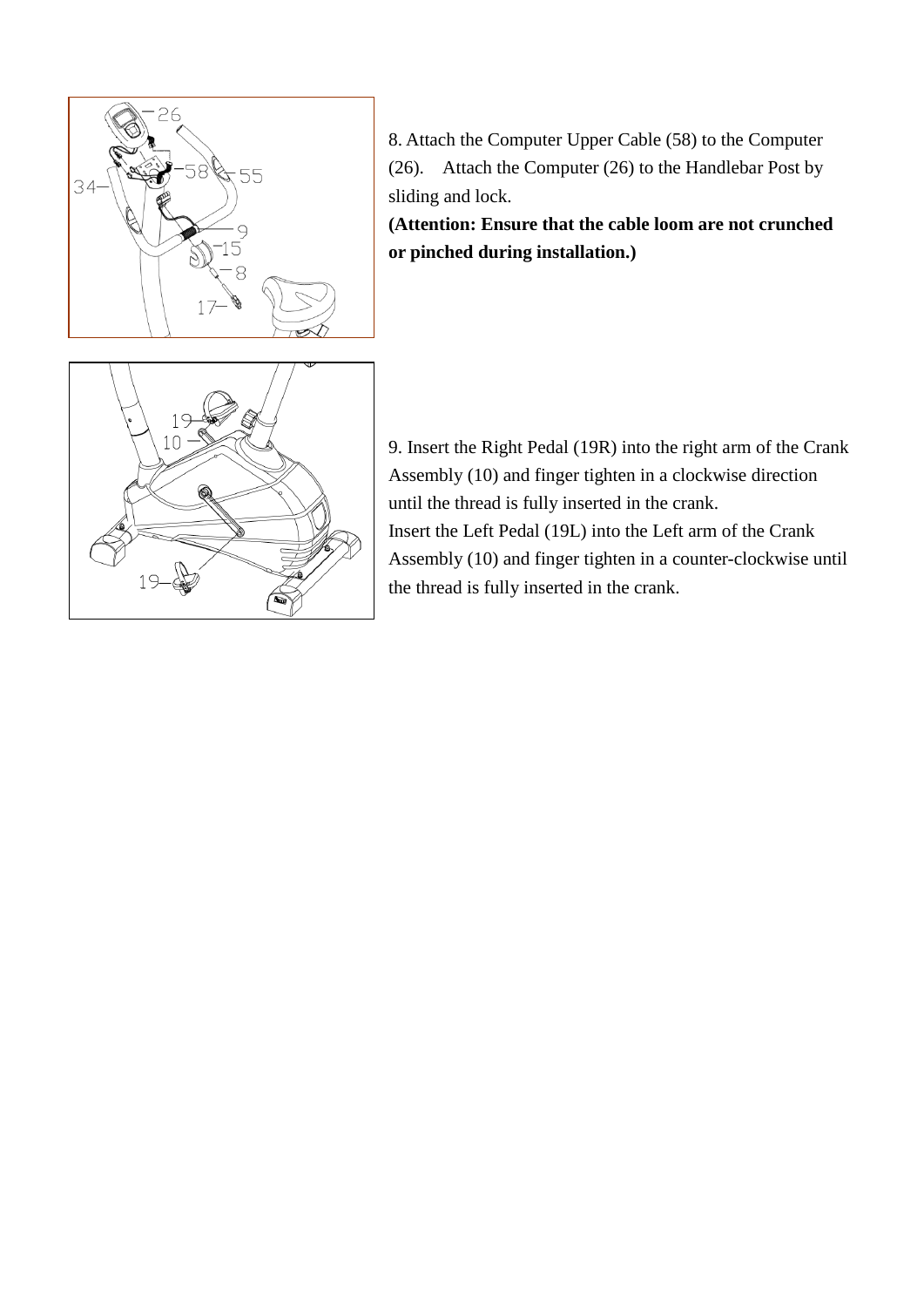### **INSTRUCTION MANUAL FOR COMPUTER TZ-6156**



### **Key Functions**

**START/STOP:** 1. Start & Pauses workouts.

2. Start body fat measurement and quit the body fat program.

3.Operates only when in stop mode. Holding key for 3 seconds will reset all function value to be zero.

**DOWN:** Decrease value of selected workout parameter: TIME, DISTANCE, etc. During the workout, it will decrease the resistance load.

**UP :** Increases value of selected workout parameter. During the workout, it will increase the resistance load.

**ENTER:** To input desired value or work out mode.

**TEST:** Press to enter into Recovery function when computer has the heart rate value. Recovery is Fitness Level 1-6 after 1 minute.F1 is the best, and F6 is the worst.

#### **Workout Selection**

After power-up using UP or DOWN keys to select then pressing ENTER to enter the desired mode.

There are 5 basic workout modes:

**Manual, Pre-programs, Body Fat Program, Target Heart Rate program, Heart Rate Control program and User Program.**

#### **Setting Workout Parameters**

After selecting desired workout mode: Manual, Pre-set Programs, Body Fat, Target Heart Rate, Heart Rate Control and User Program. You may pre-set several workout parameters for desired results.

#### **WORKOUT PARAMETERS:**

#### **TIME / DISTANCE / CALORIES /AGE**

**Note**: Some parameters are not adjustable in certain programs.

#### **Time and Distance can not be set up at the same time.**

Once a program has been selected, pressing ENTER, will make "Time" parameter flash. Using UP OR DOWN KEY you may select desired time value. Press ENTER KEY to input value. Flashing prompt will move to the next parameter. Continue use of UP OR DOWN KEY. Press START/STOP to start workout.

#### **More About Workout Parameters**

| <b>Field</b>    | <b>Display Range</b> | <b>Default</b><br>Value | Increment/<br><b>Decrement</b> | <b>Description</b>                                                                                              |
|-----------------|----------------------|-------------------------|--------------------------------|-----------------------------------------------------------------------------------------------------------------|
| Time            | $0:00 - 99:00$       | 00:00                   | ± 1:00                         | 1. When display is 0:00, Time will count up.<br>2. When time is 1:00-99:00,<br>It will count down to 0.         |
| <b>Distance</b> | $0.00 - 999.0$       | 0.00                    | ±1.0                           | 1. When display is 0.0,<br>Distance will count up.<br>2. When Distance is 1.0~9990, it will<br>count down to 0. |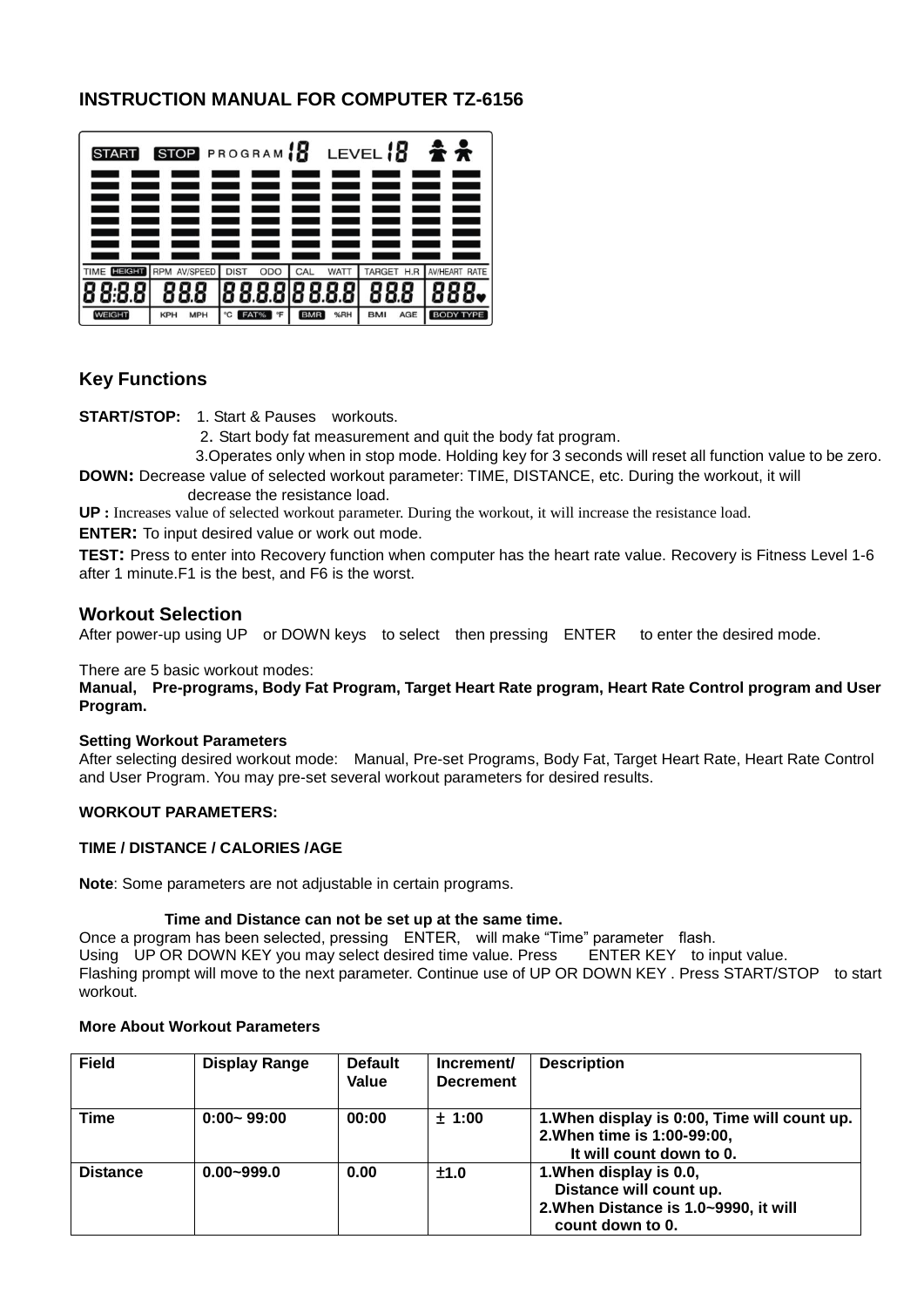| <b>Calories</b> | $0 - 9950$ |    | ±50 | 1. When display is 0, Calories will count up.<br>2. When Calories is 50~9950,<br>it will count down to 0.                            |
|-----------------|------------|----|-----|--------------------------------------------------------------------------------------------------------------------------------------|
| Age             | $10 - 99$  | 30 | ±1  | Target HR will be based on Age. When<br>Heart Rate exceeds Target H.R. the<br>number of Heart Rate will flash in<br>programs (P1-P9) |

#### **Program Operation**

#### **Manual**

Selecting "Manual" using UP OR DOWN KEY then pressing ENTER KEY <sup>St</sup> parameter "Time" will flash so value can be adjusted using UP OR DOWN KEY .Press ENTER KEY to save value & move to next parameter to be adjusted.

\*\*(**If user sets up the target time to workout, then the next parameter of Distance can not be adjusted)**

Continue through all desired parameters, pressing START/STOP to start workout.

**Note: One of workout parameters counts down to be zero, it will have bi sounds and stop the workout automatically. Press START KEY to continue the workout to reach the unfinished workout parameter.**

#### **Pre-programs**

**There are 6 program profiles ready for use. All program profiles have 16 level of resistance.**

**Setting Parameters for Pre-programs<br>Selecting one of pre-programs using UP OR DOWN KEY** Selecting one of pre-programs using UP OR DOWN KEY then pressing ENTER KEY . 1<sup>St</sup> parameter "Time" will flash so value can be adjusted using UP OR DOWN KEY .Press ENTER KEY to save value & move to next parameter to be adjusted.

\*\*(**If user sets up the target time to workout, then the next parameter of Distance can not be adjusted)**

Continue through all desired parameters, pressing START/STOP to start workout.

#### **Note: One of workout parameters counts down to be zero, it will have bi sounds and stop the workout automatically. Press START KEY to continue the workout to reach the unfinished workout parameter.**

#### **BODY FAT PROGRAM**

#### **Setting Data for Body Fat**

Selecting "*BODY FAT Program "* using UP OR DOWN KEY then pressing ENTER.

"Male " will flash so Gender can be adjusted using UP OR DWON KEY, press ENTER to save gender & move to next data.

 " 175" of Height will flash so Height can be adjusted to use UP OR DOWN KEY , press ENTER KEY save value & move to next data.

" 75 "of Weight will flash so Weight can be adjusted to use UP OR DOWN KEY , press ENTER KEY to save vale & move to next data.

"30" of Age will flash so Age can be adjusted using UP OR DOWN KEY , press ENTER to save value.

#### **Press** START/STOP **to start measurement, please also grasp hand pulse grips.**

After 15 seconds the display will show out Body Fat %, BMR, BMI & BODY TYPE.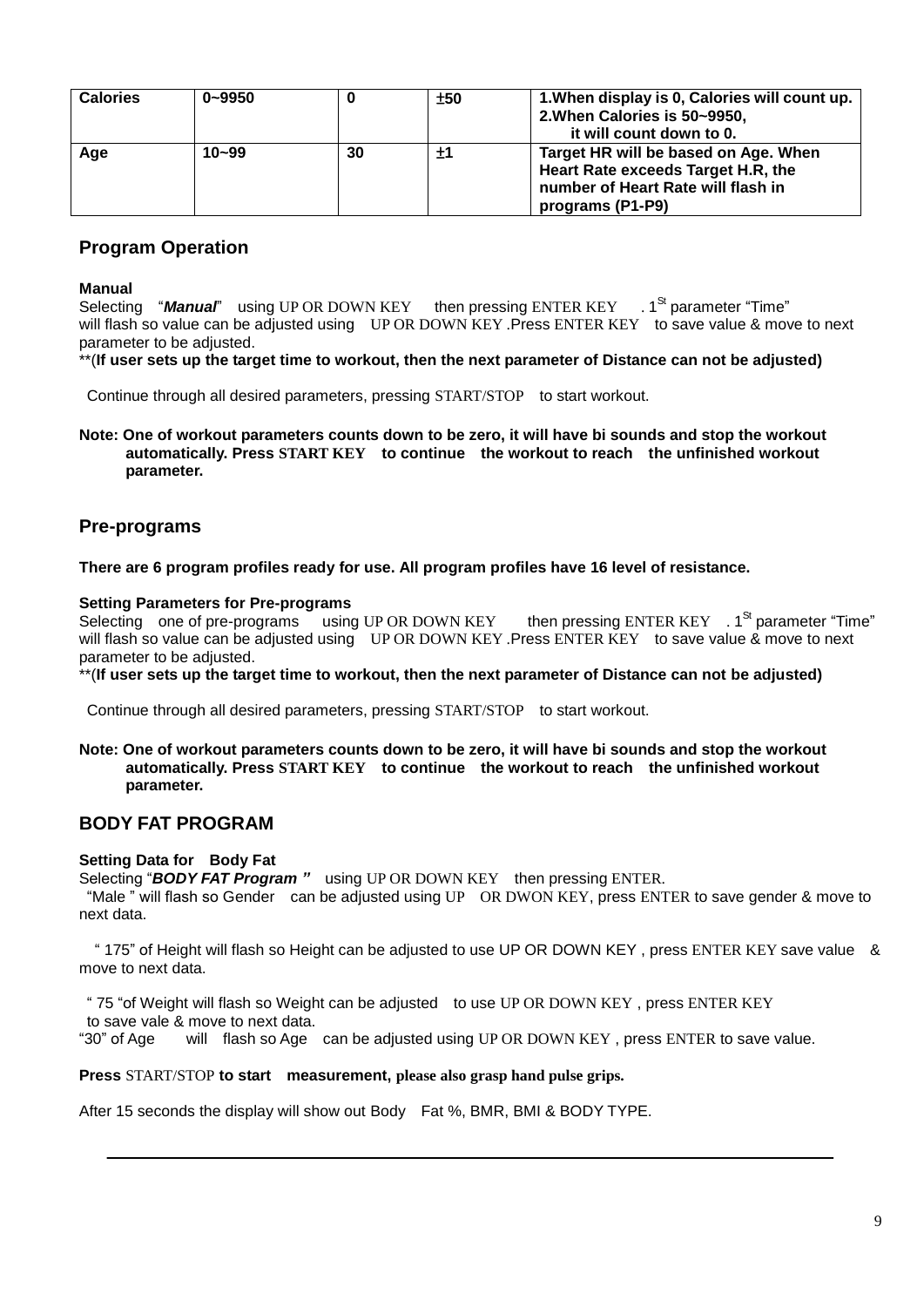NOTE: Body Types:

There are 9 body types divided according to the FAT% calculated. Type 1 is from 5% to 9%. Type 2 is from 10% to 14%. Type 3 is from 15% to 19%. Type 4 is from 20% to 24%. Type 5 is from 25% to 29%. Type 6 is from 30% to 34%. Type 7 is from 35% to 39%. Type 8 is from 40% to 44%. Type 9 is from 45% to 50%. BMR: Basal Metabolism Ratio BMI: Body Mass Index

Press START/STOP KEY to return the main Display.

#### **TARGET HEART RATE Program Setting Parameters for TARGET H.R**

Selecting "**TARGET H.R.**" using UP OR DOWN KEY then pressing ENTER KEY . 1<sup>St</sup> parameter "Time"

will flash so value can be adjusted using UP OR DOWN KEY .Press ENTER KEY to save value & move to next parameter to be adjusted.

\*\*(**If user sets up the target time to workout, then the next parameter of Distance can not be adjusted)**

Continue through all desired parameters, pressing START/STOP to start workout.

**Note: If Pulse is above or below (**± **5) the set TARGET H.R, computer will adjust the resistance load automatically. It will check Every 20 seconds approx. l resistance load will increase or decrease (Note: each resistance load represents 2 level of loading)**

**One of workout parameters counts down to be zero, it will have bi sounds and stop the workout automatically. Press** START/STOP **to continue the workout to reach unfinished workout parameter.**

#### **HEART RATE CONTROL Program**

**There are 3 selection for target pulse:**

| P10-60% | TARGET H.R= 60% of (220-AGE) |  |  |
|---------|------------------------------|--|--|
|---------|------------------------------|--|--|

- **P11- 75% TARGET H.R= 75% of (220-AGE)**
- **P12- 85% TARGET H.R= 85% of (220-AGE)**

#### **Setting Parameters for HEART RATE CONTROL**

Selecting "One of Heart Rate Control Program ." using UP OR DOWN KEY then pressing ENTER KEY  $1^{\rm St}$ parameter "Time" will flash so value can be adjusted using UP OR DOWN KEY .Press ENTER KEY to save value & move to next parameter to be adjusted.

\*\*(**If user sets up the target time to workout, then the next parameter of Distance can not be adjusted)**

Continue through all desired parameters, pressing START/STOP to start workout.

**Note: If Pulse is above or below (**± **5) the TARGET H.R, computer will adjust the resistance load automatically. It will check Every 20 seconds approx. l resistance load will increase or decrease (Note: each resistance load represents 2 level of loading)**

**One of workout parameters counts down to be zero, it will have bi sounds and stop the workout automatically. Press** START/STOP KEY **to continue the workout to reach unfinished workout parameter.**